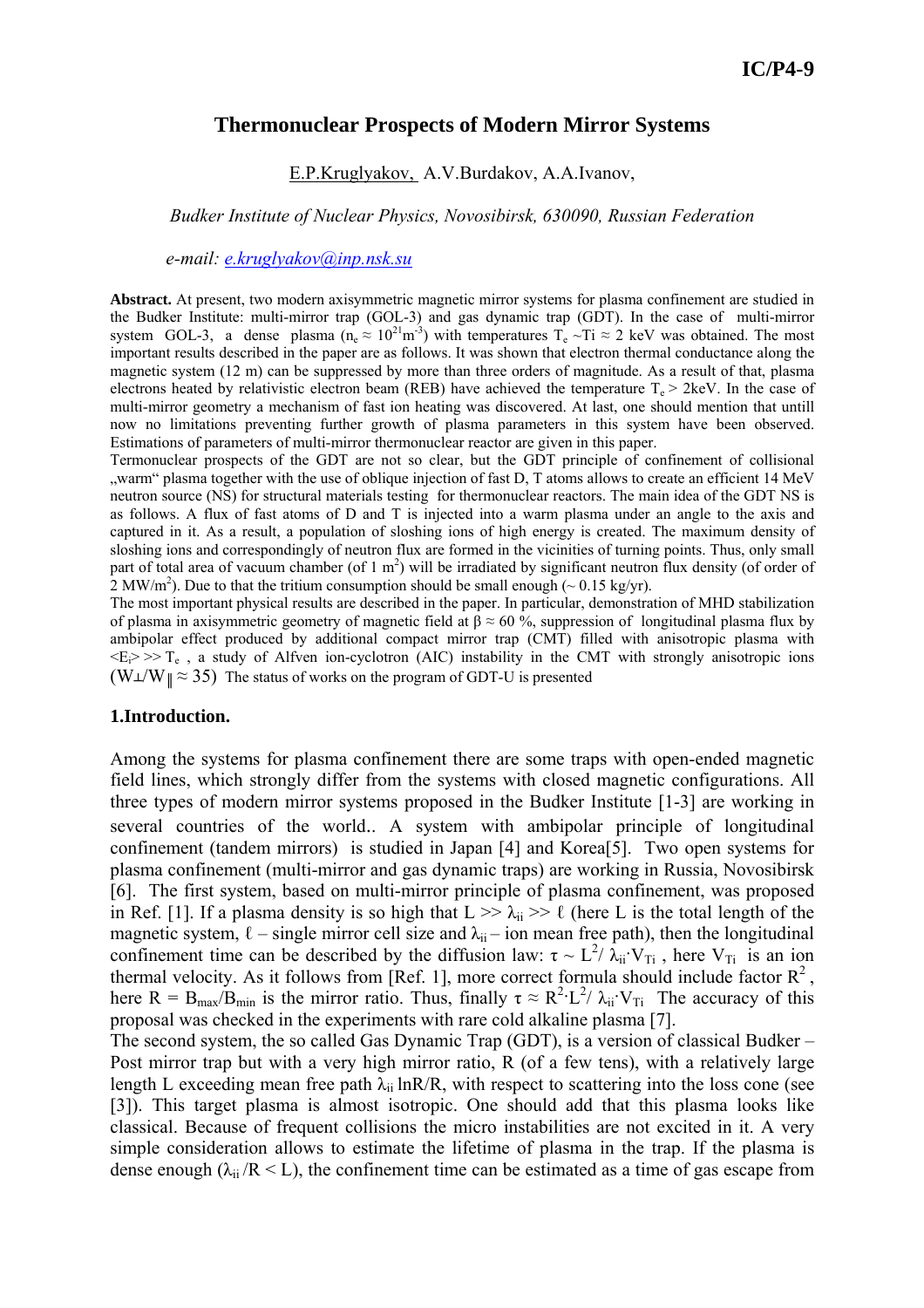a vessel through a small hole:  $\tau \sim \text{LSn/S}_m V_{Ti}$ , here S is the cross section of plasma in the mid plane, and  $S_m = S/R$  – the cross section of the "hole". Thus,  $\tau \sim R L/V_{Ti}$ .

According to this ratio, even for R≈100 the length of this simplest fusion reactor on the basis of the GDT should be more than 1 km [8]. Thus, at present, the thermonuclear prospects of the gas dynamic trap are not clear, but this scheme can be used for solving problems very important for fusion program. The gas dynamic principle of a plasma confinement together with the use of oblique injection of fast D,T atoms into the target plasma allows to create an efficient 14 MeV powerful neutron source (NS) for fusion material tests [9]. In this case, the length of the source could be rather moderate  $(\sim 10 \text{m})$ . As calculations show, the full scale GDT NS could produce of about 2 MW of 14 MeV neutrons ( $\sim 10^{18} \text{m}^2 \text{s}^{-1}$ ) at the area of 1 m<sup>2</sup>.

The main idea of the GDT NS is as follows. A flux of fast atoms of D and T is injected into a warm plasma under an angle to the axis and captured there. As a result, a population of sloshing ions of high energy is created. The maximum density of sloshing ions and correspondingly of neutron flux are formed in the vicinities of turning points. Thus, only a small part total area of the vacuum chamber total area (of 1  $m<sup>2</sup>$ ) will be irradiated by a significant neutron flux density (of order of 2  $MW/m<sup>2</sup>$ ). Due to that, the tritium consumption should be small enough  $\sim 0.15$  kg/yr). It should be mentioned that the neutrons produced are originated mostly from collisions of fast D, T ions. Thus, it is not necessary to heat target plasma up to very high temperatures. Due to the fact that only a small part of plasma volume produces neutrons, the tritium consumption of the GDT NS is low enough  $\sim 150$ g/yr). As to the power consumption, in the most pessimistic case, it is not more than 60 MW [10]. The status and the prospects of the GDT and GDT NS are described in the paper.

Both systems studied now in the Budker Institute are rather simple since they have fully axially symmetric geometry. Initial idea of multi-mirror reactor was based on the concept of longitudinal confinement of a very dense plasma  $(n_e \approx 10^{23} - 10^{24} m^{-3})$  in the corrugated magnetic field. Since for such densities  $n(T_e + T_i) \gg B^2/8\pi$  at any reasonable magnetic fields, it was supposed that the transverse confinement should be carried out by well conducting metallic wall (the so called "wall confinement" [11]). A principle of such confinement is based on the conservation of magnetic flux inside the tube after pulsed heating of plasma. After heating, the flux redistributes itself, forming near the wall a thin layer of strong magnetic field (of 300 T). The calculations presented in [Ref.11], have shown that transverse plasma cooling occurs slower than it requires the Lawson criterion. Thus, one can discuss the possibility of such reactor in spite of large technical difficulties. Fortunately, recent results of experiments on multi-mirror trap GOL-3 have shown that the longitudinal multi-mirror confinement is possible even at densities hundred times lower than that discussed by the authors of this method.

In the paper, the phenomena are described which allow to obtain rather dense plasma  $(n_e \approx 10^{21} \text{m}^{-3})$  with high enough temperatures  $(T_e \approx T_i \approx 2 \text{ keV})$  and to confine it.

#### **2. GOL-3 Facility. Main Parameters.**

The main experiments on plasma heating and confinement were done in two modifications of magnetic system: homogeneous and multi-mirror. In the first case, the total length of solenoid was 7 m. Maximum magnetic field was 5.5 T. There were two end mirrors with the field up to 11T. In the second case the length of the system was 12m. 55 equal mirror cells were placed along the axis. The maximum magnetic field in each cell was  $B_{\text{max}} = 4.8$  T, minimum one was

3.2 T. A vacuum chamber consisted of a stainless steel tube with inner diameter of 10 cm. Plasma diameter was 8 cm. The preliminary plasma (hydrogen or deuterium) with typical density of  $10^{21}$ m<sup>-3</sup> was produced by oscillating direct discharge (U = 30 kV, I = 3kA,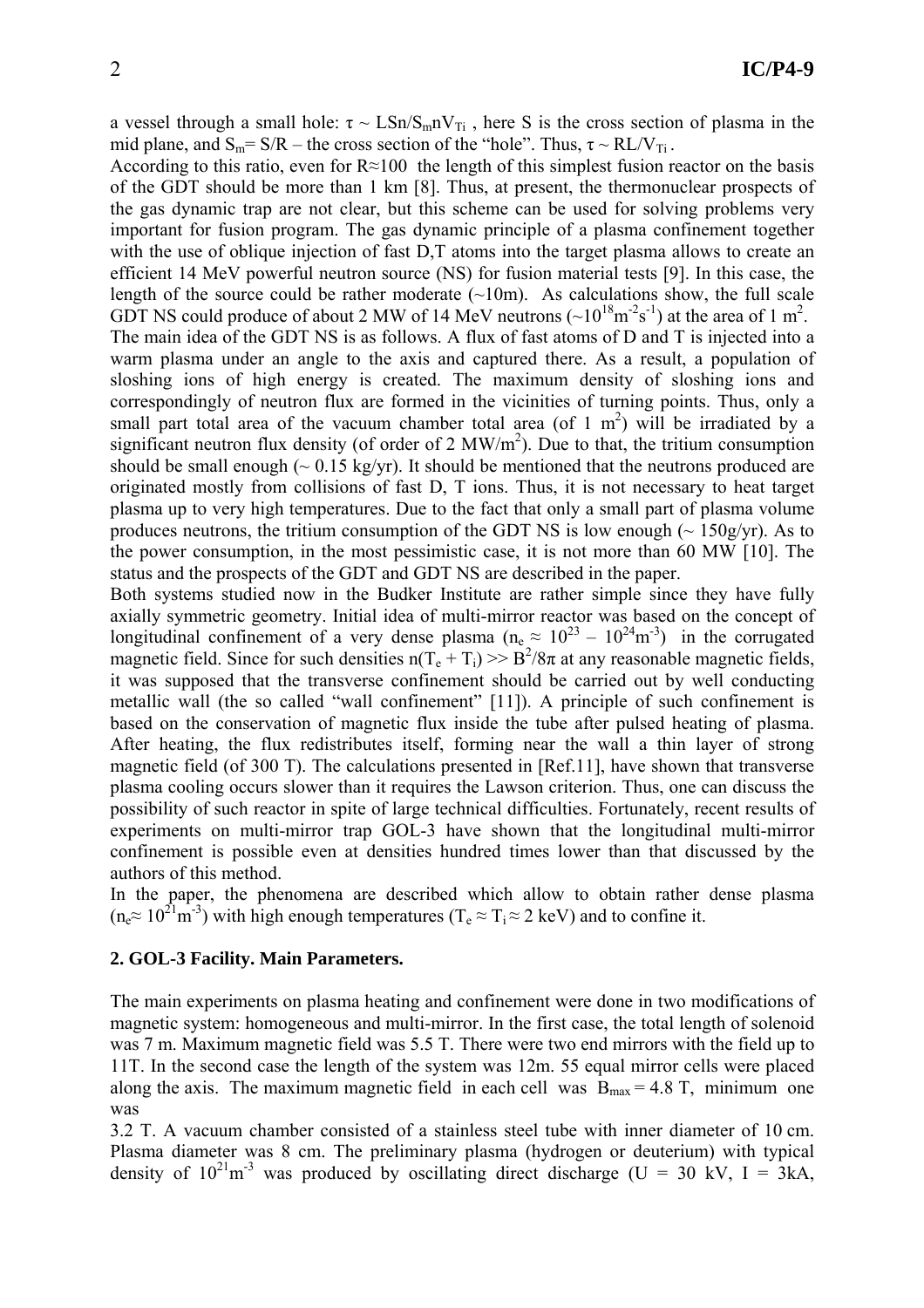$T = 120 \,\mu s$ ). The geometry of experiments makes it possible to use relativistic electron beam (REB) as the most powerful source of energy for plasma heating. Such investigations began many years ago in Novosibirsk [12]. At that time, the energy stored in the REB was of 50 J. At present, typical energy of the REB in described experiments is 120 kJ. The main parameters of the beam passing along the plasma in the GOL-3 are as follows. The energy of electrons is 1 MeV, maximum REB current is up to 30 kA, typical current density of the REB in the plasma is 1-1.5 kA/cm<sup>2</sup>, and the beam duration is  $8.10^{-6}$ s. To inject the REB in plasma the initial beam with cross section of  $140X4 \text{ cm}^2$  is transformed in the round beam with the diameter of 5 cm.

### **3. GOL-3. Experiments on a study of turbulent processes in plasma.**

The results of plasma heating in two magnetic configurations were found to be absolutely different. In the homogeneous magnetic field with two end mirrors plasma electrons at density of  $10^{21}$ cm<sup>-3</sup> heated up to more than 2 keV during the beam injection. Just after switching off the beam the fast cooling of plasma electrons was observed because of longitudinal electron thermal conductance. The time behavior of  $T_e$  after switching off the REB injection corresponded well to the formula:  $T_e = T_{e \text{ max}}/(1+\alpha t)^{2/5}$ , here  $\alpha = f(n_e, Z_{eff})$ . Thus, during the time of 10 - 20us plasma electrons cooled several times and achieved the value of  $T_e \approx 100$ -150 eV. Although the cooling process describes well by classical longitudinal electron thermal conductance, simple estimations show that it is impossible to heat plasma by REB till high temperature (of 2 keV), observed in the experiment. In order to explain the experimentally observed maximum value of electron temperature one should suppose that the electron thermal conductance is three orders of magnitude lower than that of classical one [13]. The experimental results on suppression of the longitudinal thermal conductance can be explained by an excitation of micro turbulence during REB - plasma interaction. As it was shown on the another device, GOL-M, at the same REB current and plasma densities as mentioned above  $(n_{\text{beam}}/n_{\text{e}} \sim 3.10^{-4} - 10^{-3})$ , the strong Langmuir turbulence was excited in plasma during the REB injection. That led to beginnings of relatively slow density fluctuations because of appearance of collapsing cavities [14] and an excitation of ion sound turbulence [15]. According to the Ref.[16], in the case of REB-plasma interaction, the coefficient of electron thermal conductivity instead of  $\chi_{\parallel} \sim v_{\text{Te}}^2/v_{\text{ei}}$  should be equal to  $\chi_{\parallel} \sim v_{\rm Te}^2/\Gamma$ , here  $\Gamma$  is the growth rate of the beam instability,  $\Gamma \sim \gamma^{-1} \cdot \theta^{-2} \cdot \omega_{\rm pe} \cdot \eta_{\rm b}/n_{\rm e}$ . In this formula  $\theta$  is the angular spread of the beam,  $\gamma$  is the relativistic factor, and  $\omega_{\text{ne}}$  is the electron plasma frequency. The estimations presented in Ref [16], have shown that if the level of turbulence is W/nT  $\sim$  15%, the value of the electron thermal conductivity should be of 10<sup>3</sup> times lower than that of the classical one. Indeed, approximately this level of turbulence observed in the GOL-M experiments. So, the problem of thermal insulation of plasma and heating of electrons in open systems with REB is solved, anyway during injection time. Absolutely another picture of plasma heating has observed in the multi-mirror geometry of



magnetic field. The typical duration diamagnetic signal instead of 10 - 20µs now is  $10^{-3}$ s.

Approximately the same duration has radiation of neutrons in the case of deuterium plasma [17] (see Fig.1) Thus, it means that the mechanism of very fast ion heating exists. This effect is explained by a few phenomena. The effectiveness of REB-plasma interaction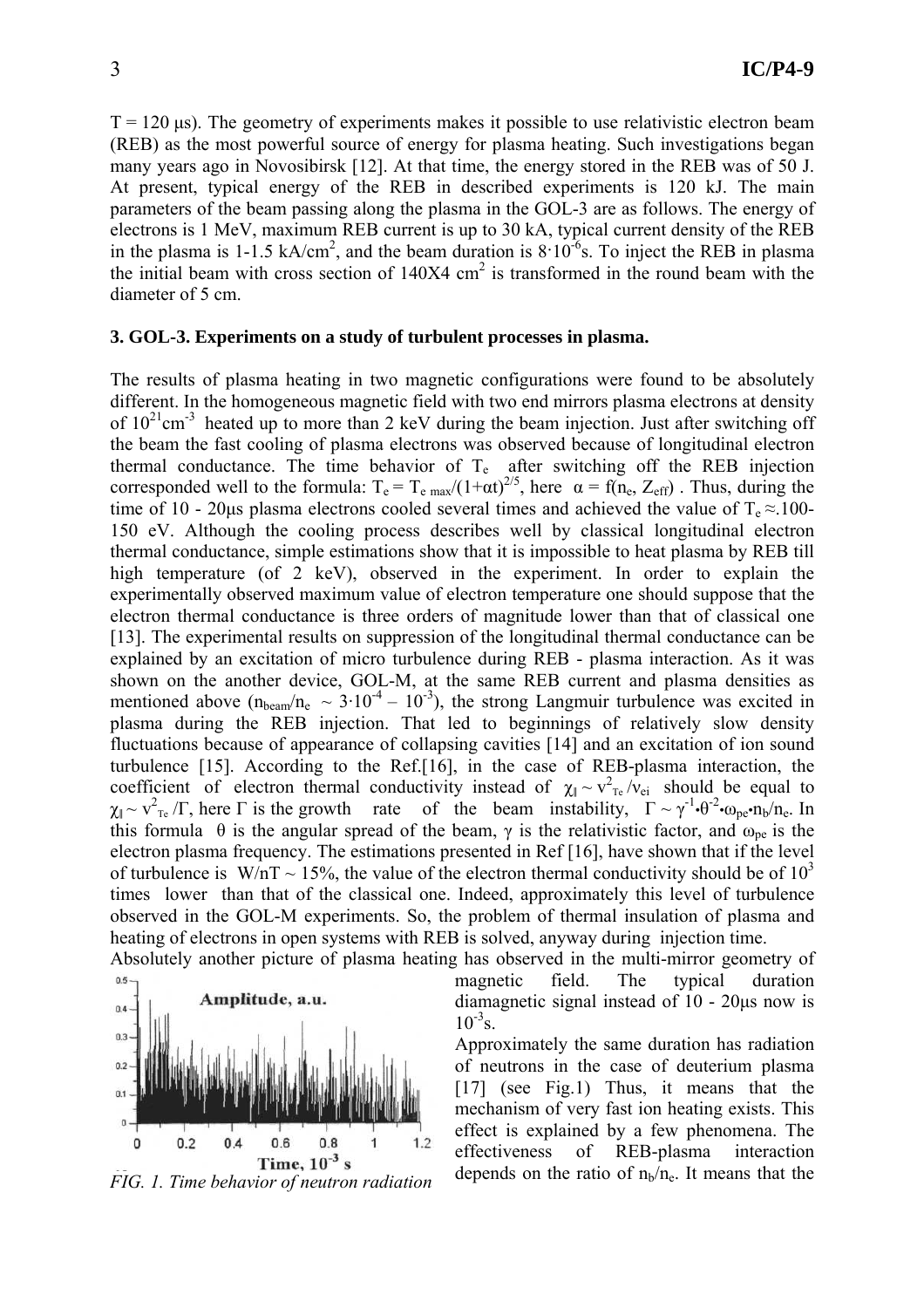

*FIG.2. Upper trace: magnetic field strength along the axis of the system. Below: plasma diamagnetism (it is proportional to Te ) along the axis after 2 and 3.5 µs from the start of REB injection.*



*FIG.3. Generation of D-D neutrons as a result of collisions of opposite streams of deuterons*



*FIG.4. Regular structure of neutron radiation with*  $T \sim l/V_{Ti}$  *as a consequence of bounce instability*

4 **IC/P4-9**

power transfer from the beam into plasma in the mid plain of each magnetic cell will be less than in the mirrors. Taking into account the effect of suppression of the thermal conductivity along the system one should conclude that the electron temperatures will be different in mentioned places. Special experiment was made with injection of the REB  $(j_b \sim 1 \text{ kA/cm}^2)$  in preliminary plasma  $(n_e \sim 10^{21} \text{m}^{-3})$  placed in homogeneous magnetic field 12 meter long with one mirror cell (or magnetic well). This experiment has demonstrated that during the REB injection the energy transfer from vicinities of the mirror to the mid plane of the cell is close to zero [18]. Indeed, as it is seen in Fig.2, there exists a significant overfall of plasma pressures (or  $T_e$ ) between the points with maximum and minimum magnetic fields. It means that in the case of multi-mirror geometry one can observe appearance of plasma streams coming from the opposite directions. Thus, there appeared the mechanism of longitudinal accelerations of ions. As it is seen in Fig.3, after 5 µs from the start of beam injection very fast growth of D-D neutrons radiation is observed [18]. The experimental results concerning estimations of time of ion thermalization are presented in Ref.[17] For  $n_e \sim 3-5.10^{20}$  m<sup>-3</sup> this time is estimated as 20–30 µs. These measurements were made with the aid of Doppler broadening of  $D_{\alpha}$  line and by diamagnetism.

In contrast to electrons, hot ions exist rather long time of the order of 1 millisecond. It means that multi-mirror confinement "works" although the requirements of the theory of method do not fulfil. The solution of this phenomenon is seen in Fig.3. One can see there regular oscillations. More careful study of these oscillations (see Fig.4) shows that their period is estimated as  $T \approx \ell / V_{Ti}$ . The period of oscillations was corresponded to this formula with the changes of cell size and the ion temperature [19]. According to Ref [20], the behavior of neutron radiation is explained by excitation of the bounce instability. The bounce oscillations facilitate the efficient exchange between the flow of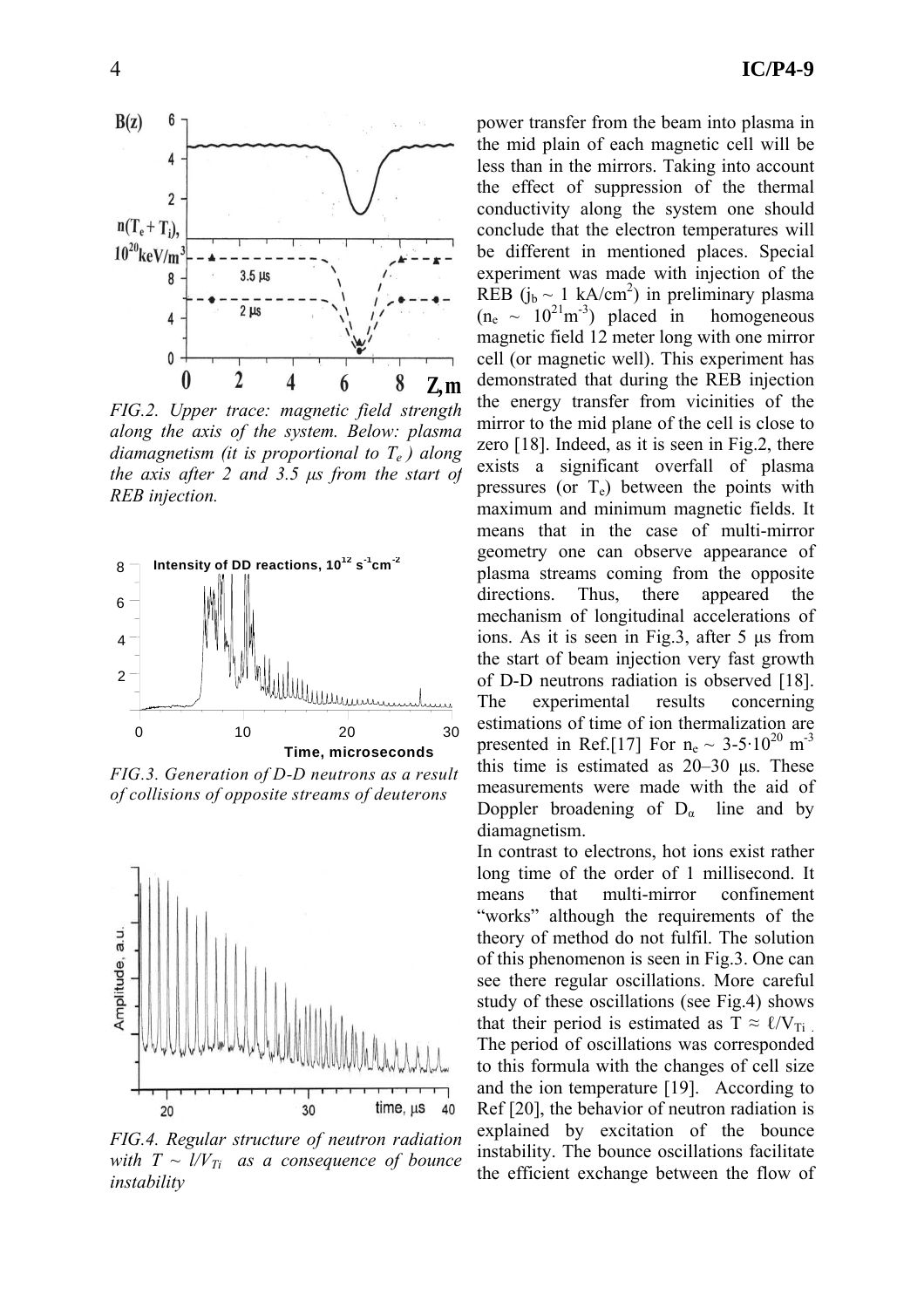transit ions and trapped particles. Due to that the effective ion mean free path decreases by two order of magnitude and achieved the value  $\lambda_i$  eff  $\sim \ell$ .

In the multi-mirror configuration the problem of MHD stability exists. However, taking into account the geometry of the REB current, the current for creation of the preliminary plasma and net current it is possible to obtain sheared structure of magnetic field where plasma is MHD stable. In detail this experiment and computer modeling is presented in [21].

## **4. Gas Dynamic Trap. Initial Parameters and First Experiments.**

This trap is a classical mirror machine but with a very high mirror ratio (up to  $R = 75$ ). The maximum magnetic field in the end mirrors is up to  $B_{\text{max}} = 15$  T. In the mid plane magnetic field strength of  $0.2 - 0.22$  T was used in the most of experiments up to now.. At present,  $B_0 = 0.27$  T. The distance between the mirrors is 7 m, and the diameter of the vacuum chamber is of 1 m. Preliminary plasma with diameter of 20 cm in the mid plane is prepared with a plasma gun. Additional gas puffing is used if necessary. Six neutral beam injectors (NB) under  $45^{\circ}$  to the axis direction are used. In the most of the experiments up to now, the total power of injectors was 4 MW, the energy of atoms (hydrogen or deuterium) was 15 – 17 keV, and the duration of injection was 1 ms. The typical target plasma density was  $3.10^{19}$ m<sup>-3</sup> and fast ions density was of  $10^{19}$  m<sup>-3</sup>. The temperature of electrons is determined by the balance between energy transfer from fast ions and gas dynamic losses through the end mirrors and achieved 100 eV. In spite of a very frugal parameters, a great deal important experiments were made. In particular, the first experiments on demonstration of plasma MHD stability in the axisymmetric magnetic field by increase in a curvature of the field lines were made [24]. Another possibility to improve the MHD stability was checked with the use of additional external cusp cell incorporated with the GDT [22 ]. The effect of suppression of electron heat conduction to the end wall by the expansion of magnetic flux tubes in the expander was studied. It turned out that this effect was corresponded to theoretical predictions of Ref. [23]. The experiment on a study of distribution of D-D neutrons was carried out. It showed that in agreement with calculations, the generation of neutrons mostly localized near two turning points. The density of the neutron flux far off the turning points was by the order of magnitude less. The main results of this stage are presented in Ref. [24].

## **4.1. GDT Upgrade. Status and Prospects.**

From the viewpoint of fast sloshing ions confinement the regime of operation of the GDT till recently was non stationary. The new improved injectors with total power of six units of 10 MW, with focusing of the beams and with pulse duration of 5 ms were designed and constructed. From the physical point of view, such a duration corresponds to the steady-state regime. Because of various reasons, at present, the total power of the NB injectors is equal to 3.5 MW at the duration of 5 ms. Unfortunately, too much time is required for grid assembly production and training. The work on the increase in the power is in progress. According to the calculations, at 10 MW of NB injection the electron temperature of 300 eV should be obtained together with required density of fast ions. We plan that after completion of the work with injectors the  $T_e \approx 300$  eV will be achieved. It will signify that anyway the "moderate" NS with the neutron flux density of 0.5 MW at the area of 1  $m<sup>2</sup>$  is a reality. But even with the achieved injection power of 3.5 MW a great deal new results important for the GDT NS can be obtained. In particular, recently more effective stabilization of MHD modes were achieved, effects of suppression of plasma flux flowing out from the GDT were observed, etc.. To study these phenomena, an additional compact external mirror cell was incorporated to the GDT.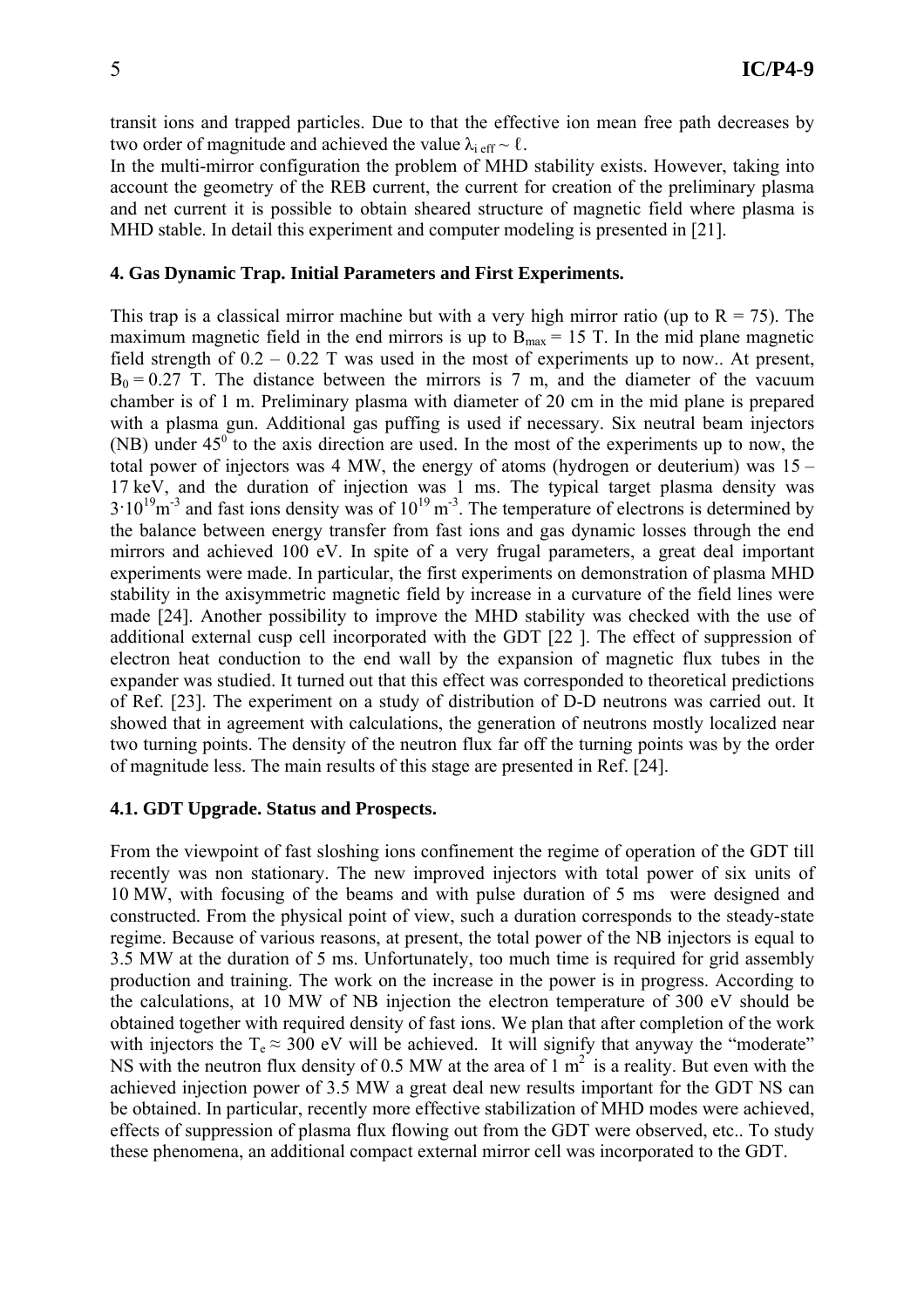### **4.2. GDT. Experiments with additional compact mirror cell.**



*FIG.5 Ambipolar plugging of the flux flowing out the GDT. The injection of fast atoms into compact mirror cell begins at T = 0.*

 $n_h/n_c$  (here  $n_h$  is the density of hot and  $n_c$  is the density of cold ions) The maximum value of hot ions density achieved the value of  $5 \cdot 10^{19}$  m<sup>-3</sup>. In this case, as it is seen in Fig.5, strong ambipolar plugging of the flowing flux is observed. Due to that the heat flux to the end wall in the steady state condition decreased by 5 times.



*FIG.6. Plasma diamagnetism in the compact mirror cell during the NB injection (T=4 ms) and determination of threshold of the AIC instability (below).* 

To obtain 2 MW of 14 MeV neutrons in the GDT NS, the electron temperature  $T_e \approx 750$  eV is required. In this case, the power consumption should be of 60 MW. But it can be reduced if one can decrease the heat losses to the end walls. To try to suppress the longitudinal heat conductance the special experiment was carried out. A compact external mirror cell of 30 cm long with  $B_{max} = 5.2$  T and  $B_{min} = 2.4$  was incorporated with the GDT. Two neutral beams from the injectors with the power of 1 MW ( $E=20 \text{ keV}$ ,  $t = 4 \text{ ms}$ ) were directed to the plasma flux flowing from the GDT  $(n_{\rm eo} \approx 10^{19} \text{m}^{-3})$ . As a result of that, a strongly anisotropic plasma (W $\angle$ W $\parallel \approx$  35) with ratio

One of vagueness in the parameters of the GDT NS connects with the necessity to create two component anisotropic plasma where micro instabilities can be excited. In this case, the increased losses of fast particles from the system should happen and the power consumption should increase.. Up to now, the losses in the GDT through the mirrors were classical. The micro instabilities were not observed. In the case of compact mirror cell with  $90^\circ$  injection of fast atoms, a strong anisotropy was obtained and, in this case, the micro instability was observed (see Fig.6). The threshold of the instability corresponded to  $n_h \approx 3.10^{19} \text{cm}^{-3}$ at A =  $W\perp/W\parallel \approx 35$ . This instability was identified as the Alfven ion cyclotron (AIC) instability. The restrictions put on the plasma parameters from the viewpoint of stability are soft enough. That means that on the basis of the compact mirror cell, one can create the ambipolar cell for an improvement of longitudinal plasma confinement in the GDT NS.

Recently an efficient method of the MHD stabilization by application of different potentials to the end plates and limiter was applied and studied. It was shown that the sheared rotation can effectively stabilize the MHD.modes of high β plasma in the GDT and can reduce the radial transport. These results are in good agreement with the theory [20].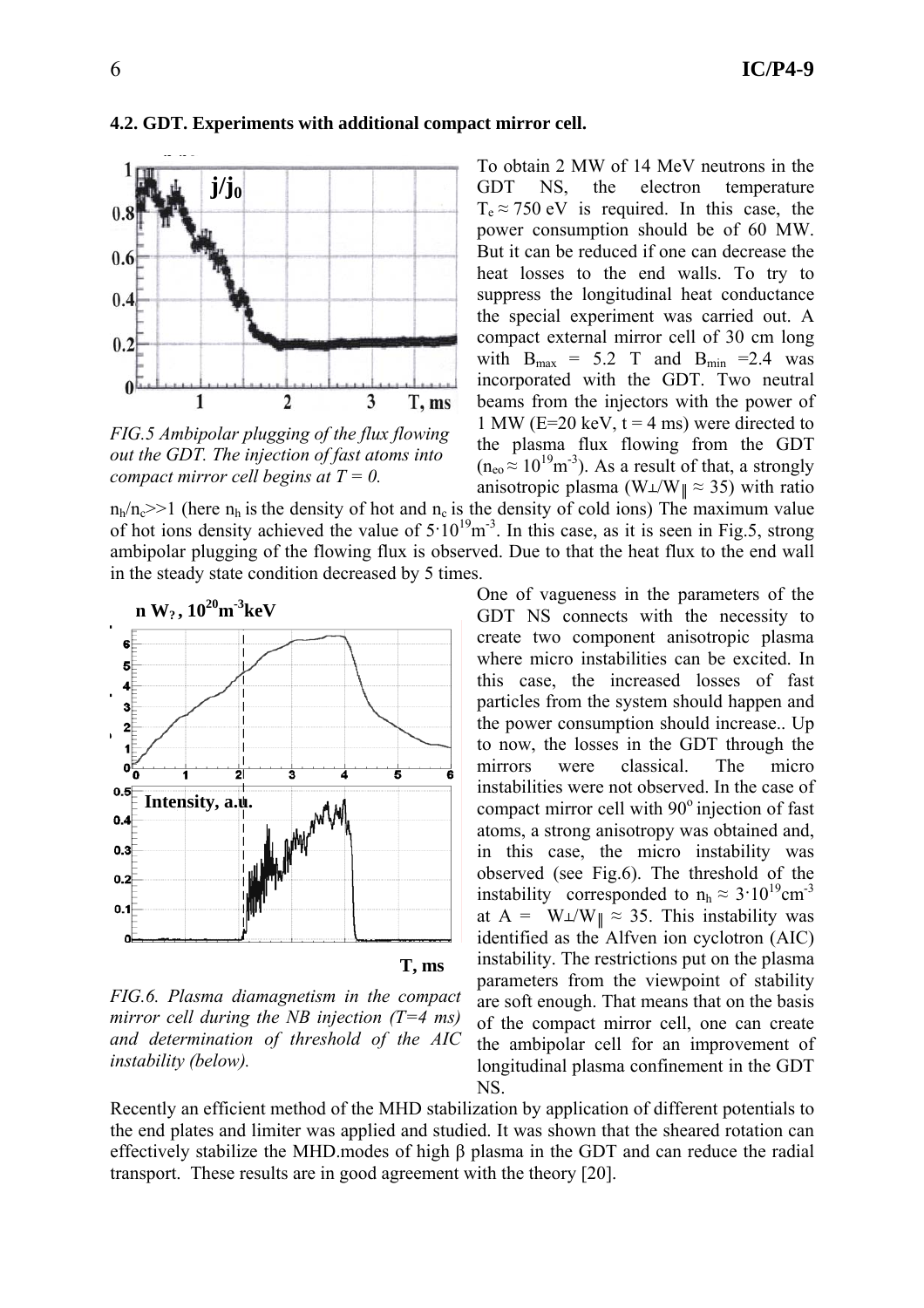# **5. Conclusions.**

A number of problems intrinsic to the open mirror systems have been cracked in recent years. Three methods of suppression of MHD activity were proposed for the GDT case. The experimentally measured value of beta in the MHD stable regime reached 60 %. Absolutely different method was applied in the GOL-3. In this case, the hot  $(T_i = 2 \text{ keV})$  dense  $(n_e = 10^{21} \text{m}^{-3})$  plasma was confined during 1ms without MHD activity.

Among important positive findings, one should mention that multi-mirror confinement of a relatively rare (by two – three orders of magnitude lower than the Budker et al theory predicted [1]) plasma exists and has a theoretical explanation taking into account the useful role of the bounce instability. Up to now there are no any physical limitations to further increase in the plasma parameters in both types of open traps.

The method of suppression of longitudinal heat transfer during the time of the REB passing along the plasma has solved very serious problem of the multi-mirror reactor concept. One should point out that the same turbulence should increase the transverse heat transfer. In principle, that's truth, but up to now, the contribution of this effect to the energy balance is insignificant. The theory of transverse transfer for the discussed mechanism is in a rudimentary state.

In order to prevent the appearance of high heat conductance and fast cooling of the electrons after switching off the heating REB, a special electron beam of not so high power (160 keV, 1 kA/cm<sup>2</sup>) but significantly longer than the REB is elaborated to support the turbulence.

A very promising method of decreasing longitudinal heat flux to the end walls was demonstrated in the GDT experiments. In principle, the method allows to decrease the power consumption in the GDT NS.

It is possible to estimate some parameters of the multi-mirror reactor. As an example, consider the plasma pipe 160 meters long with the effective cross section in a corrugated field of the order of 10 cm<sup>2</sup>, and of 100 cm<sup>2</sup> in the homogeneous magnetic field  $(45 \text{ m} \log \text{ in the})$ center). In this case, the energy, radiated by the D-T neutrons from the pipe during one pulse will be of 40 MJ with the O value equal to 5.

The present day parameters of the GDT NS correspond to the neutron flux of D-T reaction of 0.2 MW/m<sup>2</sup>. The nearest goal is the demonstration of feasibility of "moderate" NS  $(0.5 \text{ MW/m}^2)$ .

## **References**

- [1] BUDKER G.I., et al, "Influence of corrugated magnetic field on expansion and cooling of plasma", Sov. JETP Letters, **14,** (1971), 320.
- [2] DIMOV G.I.,et al, "Termonuclear trap with double plugs", Fizika Plazmy **2, (**1976), 597.
- [3] MIRNOV V.V., RYUTOV D.D., "Linear gas dynamic trap for plasma confinement", Sov. JTP Letters, **5,** (1979), 279.
- [4] CHO T., et al, "Overview of recent progress in the GAMMA 10 tandem mirrors", Trans. Fusion Sci. and Technol., **51,** (2007), 11.
- [5] KWON M, et al, "Progress in the study of RF heating and stabilization on HANBIT Mirror device", Trans. Fusion Sci. and Technol., **47,** (2005), 17.
- [6] BURDAKOV A.V., et al, "Recent progress in plasma confinement and heating in open ended magnetic traps", Plasma Phys. Control. Fusion, **49,** (2007), B479.
- [7] BUDKER G.I., et al, "Experiments on plasma confinement in multi mirror trap", Sov. JETP, **65,** (1973);562.